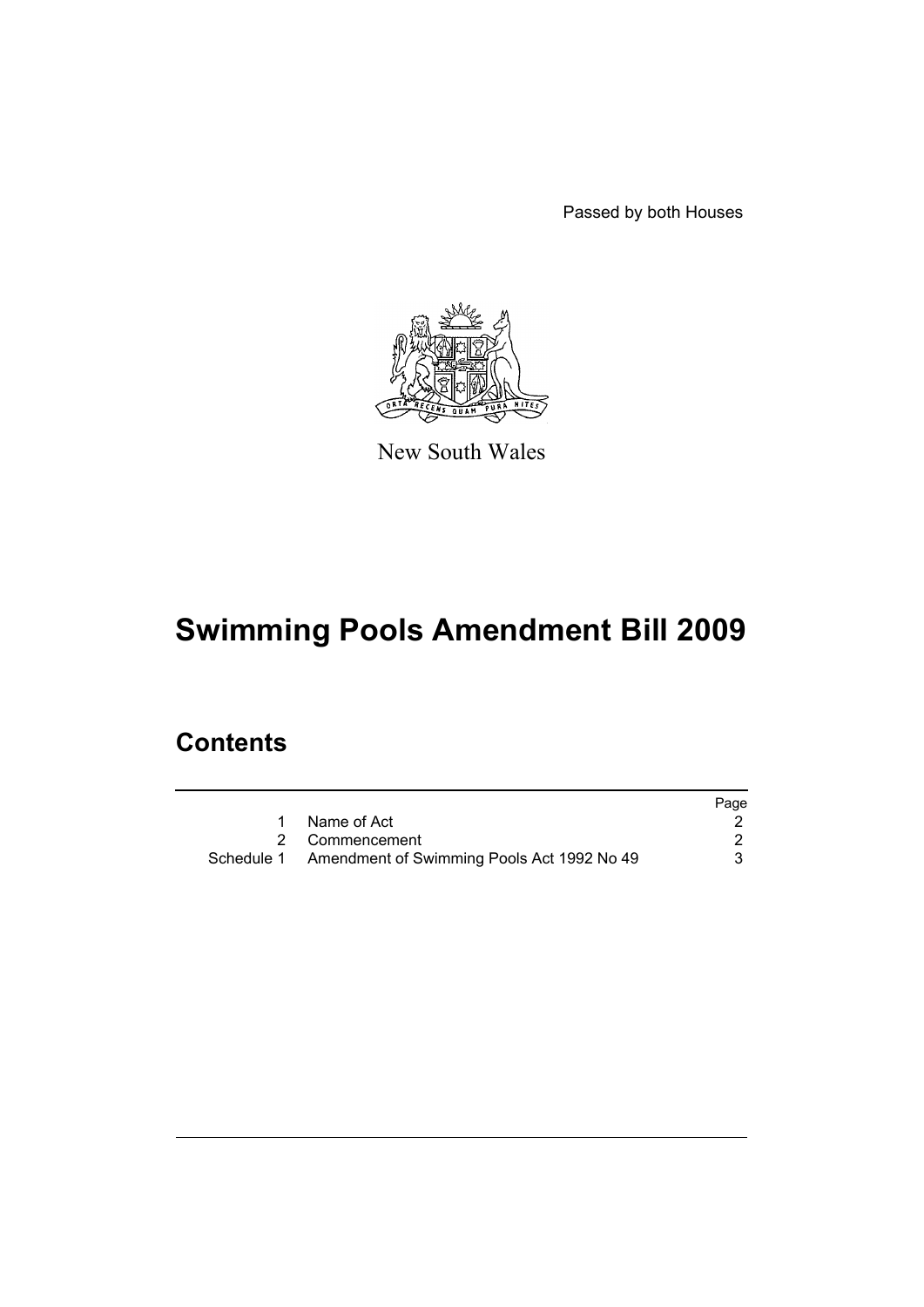*I certify that this PUBLIC BILL, which originated in the LEGISLATIVE COUNCIL, has finally passed the LEGISLATIVE COUNCIL and the LEGISLATIVE ASSEMBLY of NEW SOUTH WALES.*

*Legislative Council 2009* *Clerk of the Parliaments*



New South Wales

# **Swimming Pools Amendment Bill 2009**

Act No , 2009

An Act to amend the *Swimming Pools Act 1992* to make further provision with respect to ensuring access to private swimming pools is effectively restricted; and for other purposes.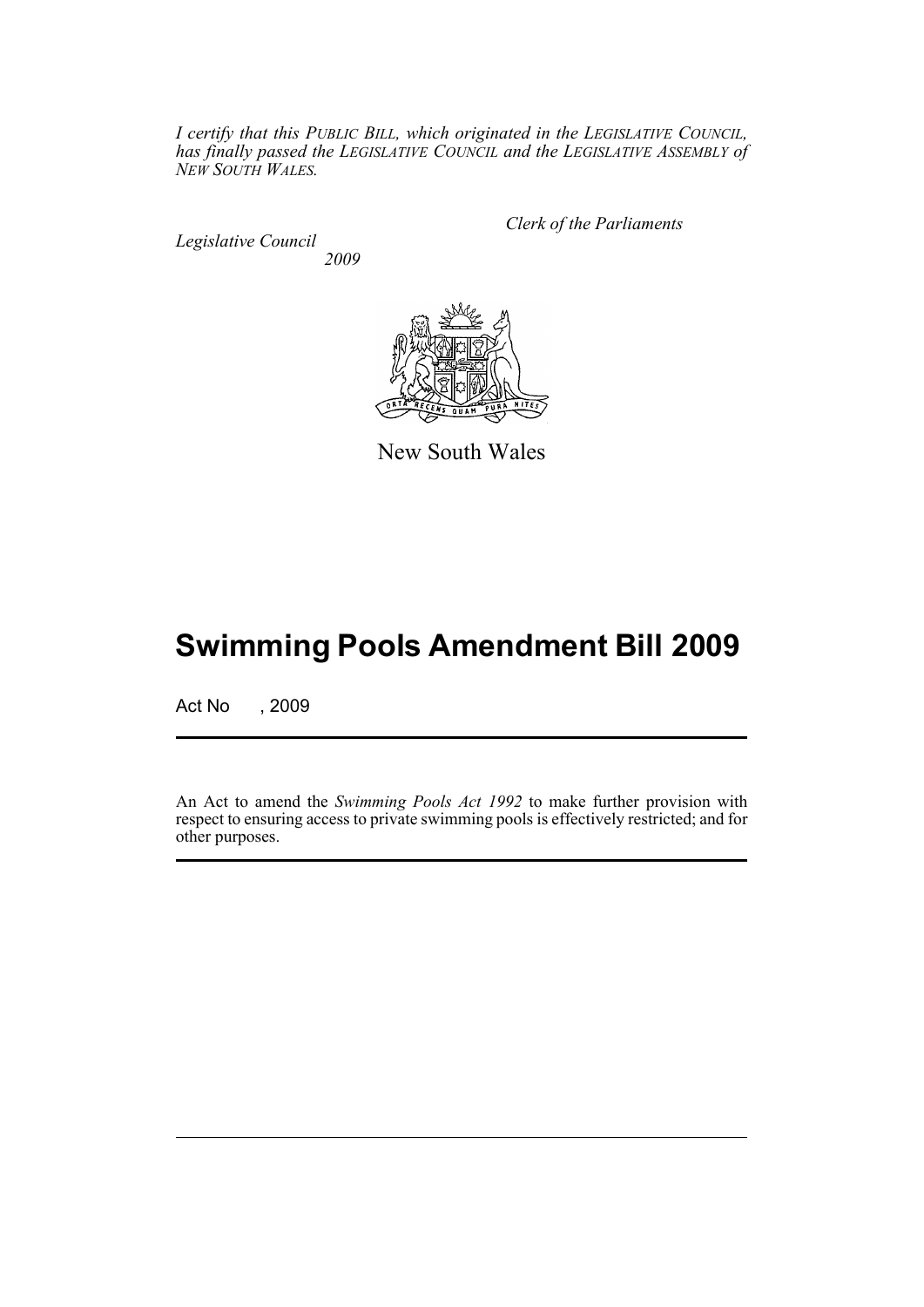# <span id="page-2-0"></span>**The Legislature of New South Wales enacts:**

# **1 Name of Act**

This Act is the *Swimming Pools Amendment Act 2009*.

# <span id="page-2-1"></span>**2 Commencement**

This Act commences on the date of assent to this Act.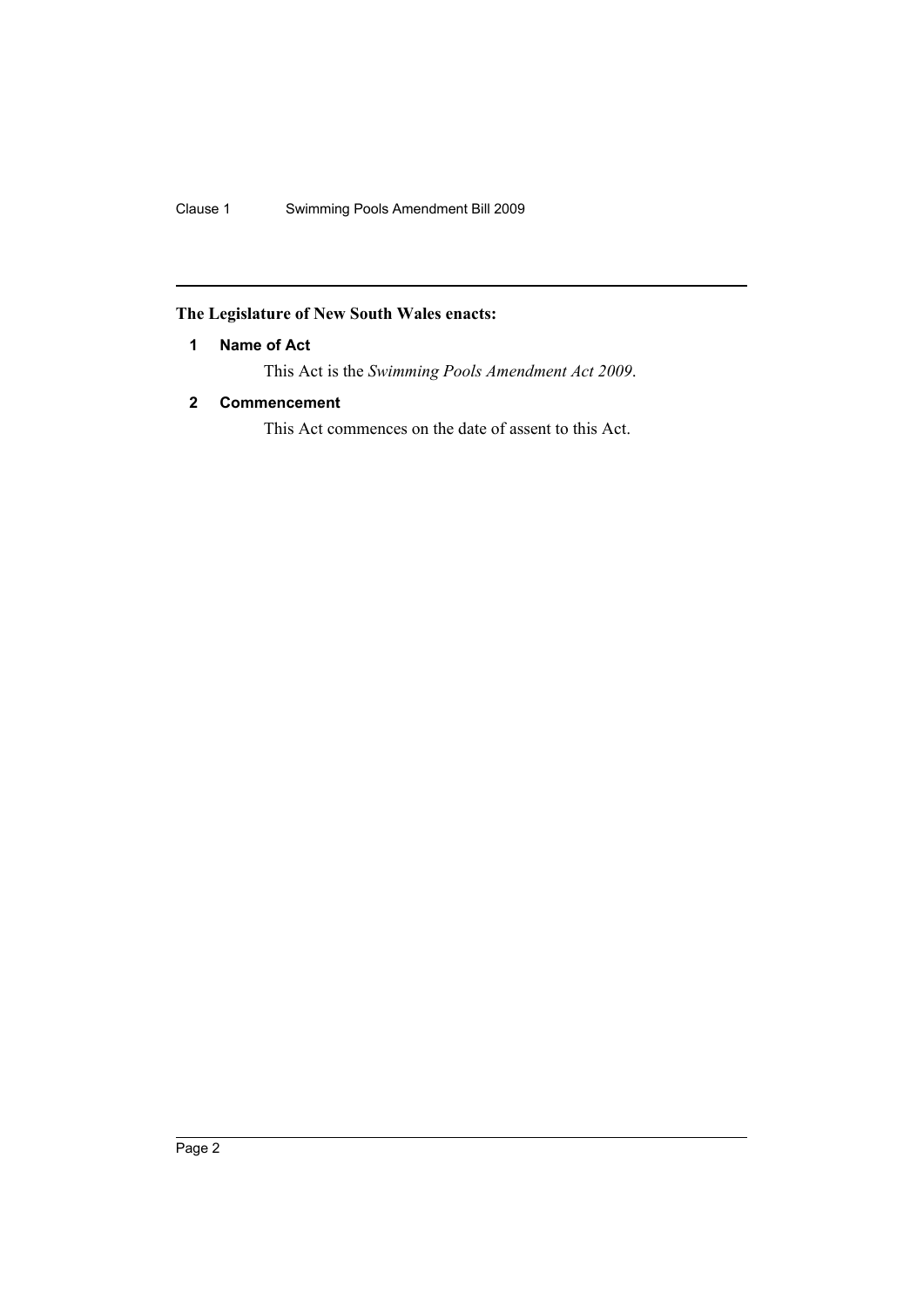Amendment of Swimming Pools Act 1992 No 49 Schedule 1

# <span id="page-3-0"></span>**Schedule 1 Amendment of Swimming Pools Act 1992 No 49**

### **[1] Part 1 Preliminary**

Omit the Introduction to the Part.

#### **[2] Section 3 Definitions**

Omit the section. Insert instead:

# **3 Definitions**

(1) In this Act:

*area* means:

- (a) the area of a council within the meaning of the *Local Government Act 1993*, or
- (b) the Western Division within the meaning of the *Crown Lands Act 1989*, or
- (c) Lord Howe Island.

*authorised officer* means an authorised officer appointed under section 27.

*barrier* means a fence or a wall, and includes:

- (a) any gate or door set in the fence or wall, and
- (b) any other structure or thing declared by the regulations to be a barrier for the purposes of this Act.

*dividing fence* has the same meaning as it has in the *Dividing Fences Act 1991*.

*exercise* a function includes perform a duty.

*function* includes a power, authority and duty.

*local authority* means:

- (a) in relation to premises that are situated within an area within the meaning of the *Local Government Act 1993* the council of that area, or
- (b) in relation to premises that are situated within the Western Division within the meaning of the *Crown Lands Act 1989*—the Western Lands Commissioner, or
- (c) in relation to premises situated on Lord Howe Island—the Lord Howe Island Board.

*moveable dwelling* has the same meaning as it has in the *Local Government Act 1993*.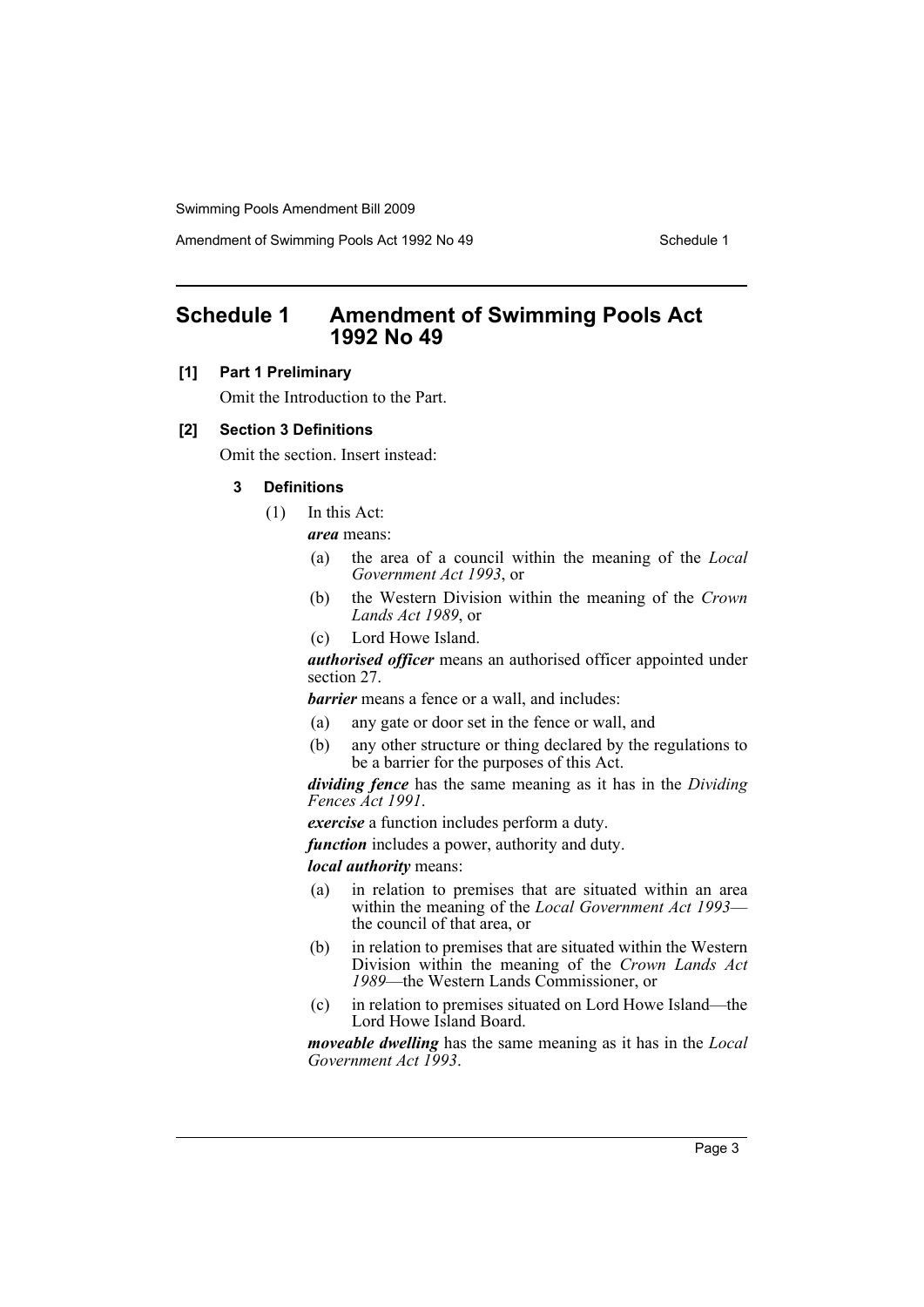Schedule 1 Amendment of Swimming Pools Act 1992 No 49

*occupier of premises* includes any person who is for the time being in charge of the premises and, if there are 2 or more occupiers of the premises, includes any one of the occupiers.

*owner of premises* has the same meaning as "owner" has in relation to land in the *Local Government Act 1993* and, if there are 2 or more owners of the premises, includes any one of the owners.

*public authority* means a public authority constituted by or under an Act, a local authority, a Government Department or a statutory body representing the Crown.

*residential building* means a building (such as a dwelling-house, residential flat building or boarding-house) that is solely or principally used for residential purposes, and includes any structure (such as a garage or shed) that is ancillary to any such building, but does not include:

- (a) a building that merely forms part of a complex of buildings (such as a school or recreational centre) that is principally used for non-residential purposes, or
- (b) a moveable dwelling, a hotel or a motel, or
- (c) a shed that is ancillary to a swimming pool and the primary purpose of which is to store equipment that is used in connection with the swimming pool (but not a shed of a kind prescribed by the regulations), or
- (d) a building or structure of a kind prescribed by the regulations.

*spa pool* includes any excavation, structure or vessel in the nature of a spa pool, flotation tank, tub or the like.

*swimming pool* means an excavation, structure or vessel:

- (a) that is capable of being filled with water to a depth of 300 millimetres or more, and
- (b) that is solely or principally used, or that is designed, manufactured or adapted to be solely or principally used, for the purpose of swimming, wading, paddling or any other human aquatic activity,

and includes a spa pool, but does not include a spa bath, anything that is situated within a bathroom or anything declared by the regulations not to be a swimming pool for the purposes of this Act.

- (2) Diagrams included in Schedule 1 form part of this Act.
- (3) Notes included in this Act do not form part of this Act.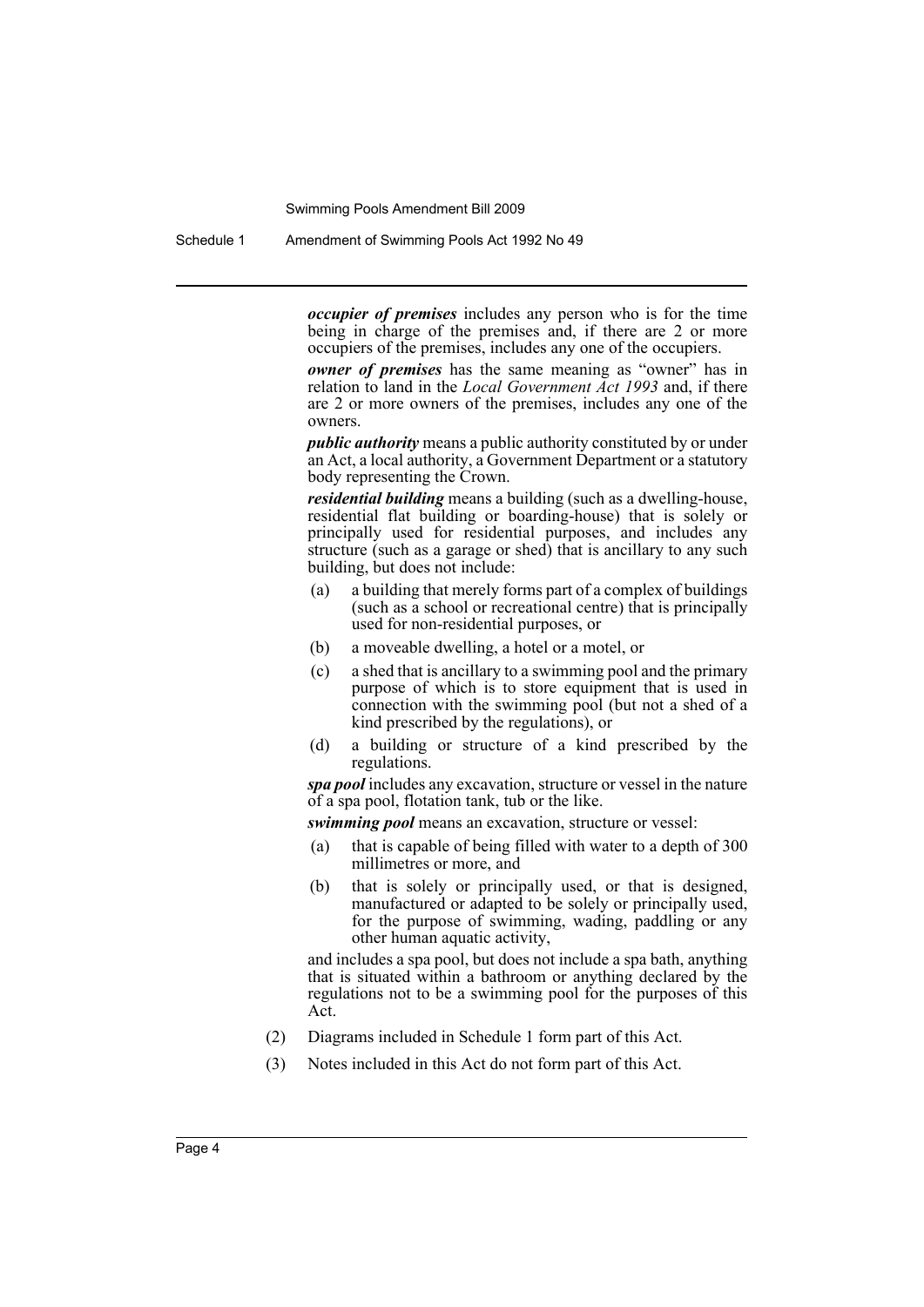# **[3] Section 5 General duties of local authorities regarding swimming pools**

Insert at the end of section 5 (b):

, and

(c) to investigate complaints about breaches of this Act in accordance with section 29A.

# **[4] Sections 7 (1), 12, 14, 15 (1), 16 and 23 (3)**

Omit "10 penalty units" wherever occurring. Insert instead "50 penalty units".

#### **[5] Part 2 Access to swimming pools**

Omit the Introduction to the Part.

#### **[6] Section 7 General requirements for outdoor swimming pools**

Omit the note. Insert instead:

**Note.** Section 7 should be read in conjunction with the other provisions of this Part, in particular sections 8, 9, 10, 18, 19 and 22.

#### **[7] Section 8 Exemption for swimming pools constructed before August 1990 and existing swimming pools on small properties**

Omit section 8 (1) (but not the note to that subsection). Insert instead:

- (1) This section applies to the following swimming pools:
	- (a) swimming pools the construction or installation of which commenced before 1 August 1990,
	- (b) swimming pools the construction or installation of which commenced before 1 July 2010 and that are situated on premises having an area of less than 230 square metres.

#### **[8] Sections 9 (1), 10 (1) and 13 (1)**

Omit the subsections. Insert instead:

(1) This section applies to swimming pools the construction or installation of which commenced before 1 July 2010.

## **[9] Section 12 General requirements for outdoor swimming pools**

Omit the note. Insert instead:

**Note.** Section 12 should be read in conjunction with the other provisions of this Part, in particular sections 13, 18, 19 and 22.

#### **[10] Section 15 Child-resistant barrier must be in good repair**

Insert "child-resistant" after "effective and safe" in section 15 (1).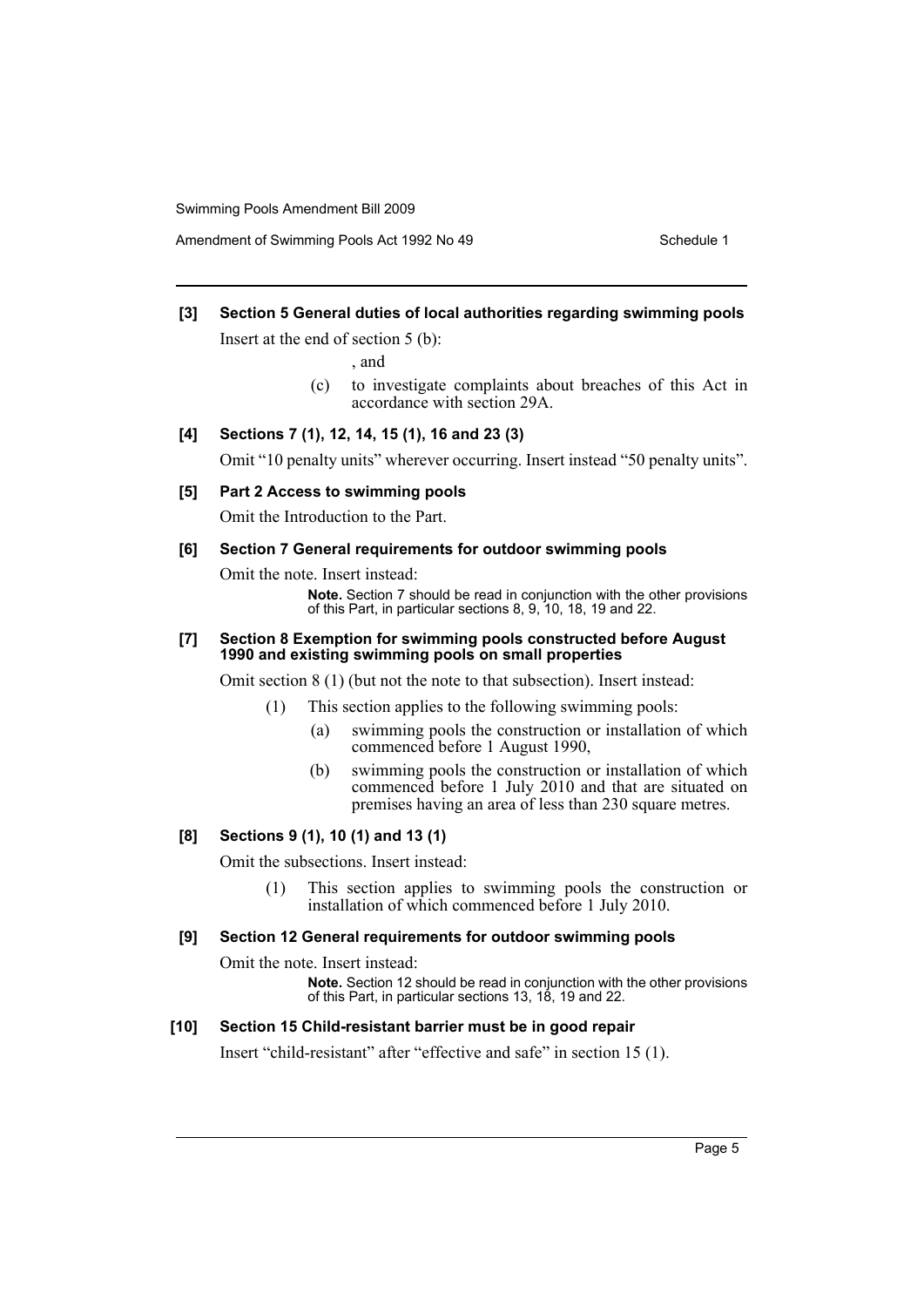## **[11] Section 17 Warning notices must be erected near swimming pools**

Omit "1 penalty unit" from section 17 (1). Insert instead "5 penalty units".

#### **[12] Section 19 House wall may be used as part of required child-resistant barrier**

Omit "door, window or other" from section 19 (a).

#### **[13] Section 19 (2)**

Insert at the end of section 19:

(2) The regulations may prescribe circumstances in which an opening in a wall is or is not to be regarded as an opening through which access may at any time be gained to a swimming pool for the purposes of subsection  $(1)$   $(a)$ .

#### **[14] Section 23 Local authority may order compliance with Part**

Insert after section 23 (4):

- (5) A direction may not be served under this section unless the local authority has, at least 14 days before, served on the owner of the premises a notice of intention to serve the direction.
- (6) A local authority may serve a direction under this section without serving a notice under subsection (5) if it considers that the safety of a person would be at risk if the requirements of the direction were not carried out as soon as possible.

#### **[15] Section 23A**

Insert after section 23:

#### **23A Compliance with direction of local authority**

- (1) An authorised officer, or a person acting under the direction of a local authority, may carry out some or all of the requirements of a direction given by the local authority under section 23 if:
	- (a) the person to whom the direction is given fails to comply with the direction within the time specified in the direction. or
	- (b) the local authority considers that the requirements of the direction need to be carried out urgently as there is a significant risk to public safety.
- (2) Before any requirement of a direction is carried out under this section, a local authority or authorised officer must serve on the occupier of the premises a notice of intention to carry out the requirement.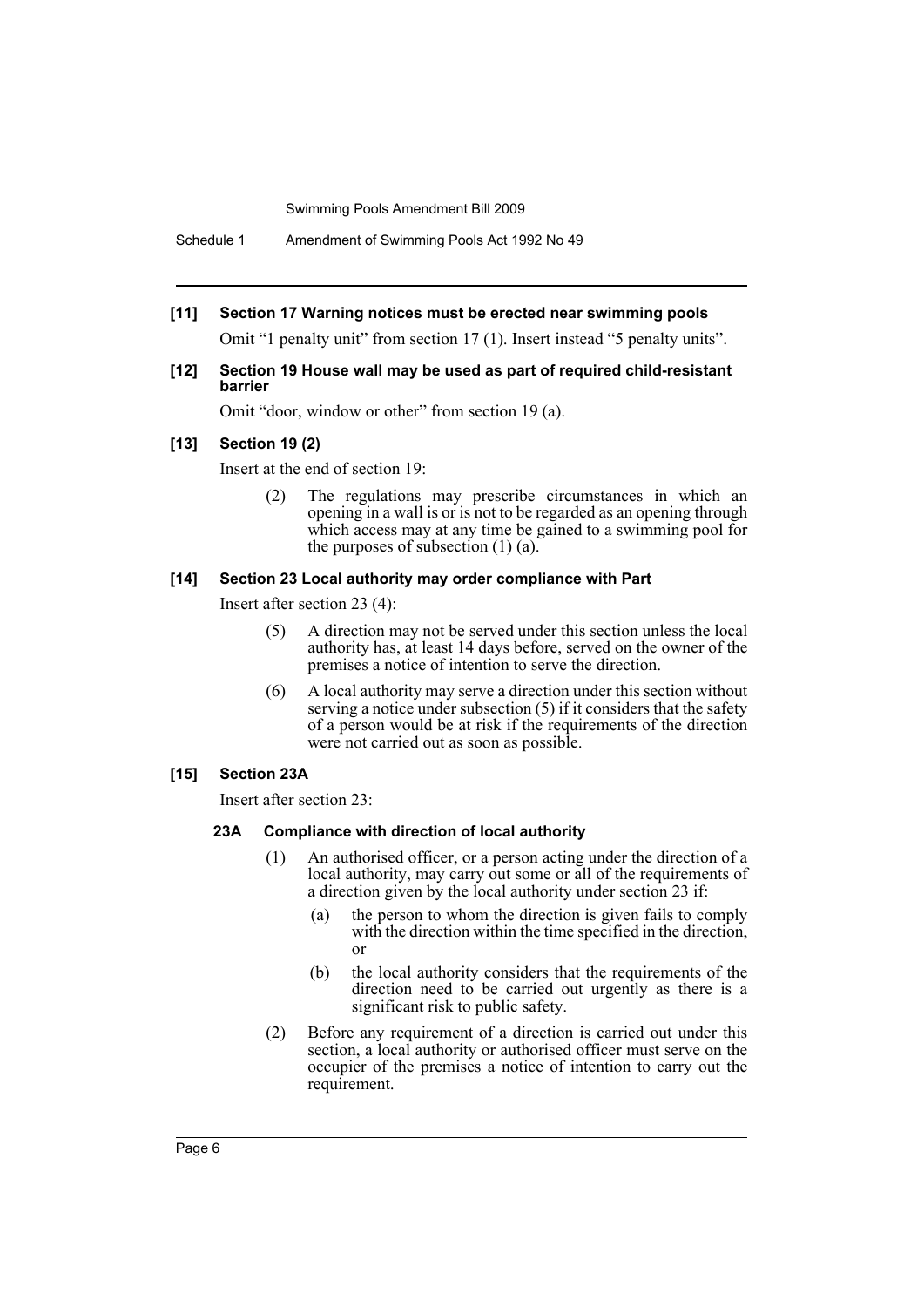Amendment of Swimming Pools Act 1992 No 49 Schedule 1

- (3) An authorised officer, or a person acting under the direction of a local authority, may enter any premises (other than part of any building, or moveable dwelling, used for residential purposes) in order to exercise functions under this section.
- (4) Before entering premises under this section, a local authority or authorised officer must seek the consent of the occupier of the premises to the entry.
- (5) If the consent of the occupier of the premises is not able to be obtained, the authorised officer or person acting under the direction of the local authority may only enter the premises:
	- (a) after 24 hours have elapsed since the consent of the occupier was sought, and
	- (b) between 9.00 am and sunset.
- (6) If an authorised officer, or a person acting under the direction of a local authority, carries out some or all of the requirements of a direction in accordance with this section, the reasonable costs of carrying out those requirements may be recovered as a debt by the local authority in a court of competent jurisdiction from the person to whom the direction was given.

#### **[16] Section 25 Defences to offences under Part**

Renumber the bullet point paragraphs in section 25 (3) (b) as subparagraphs (i) and (ii), respectively.

#### **[17] Part 3 Enforcement**

Omit the Introduction to the Part.

#### **[18] Section 27 Authorised officers may be appointed**

Omit "Local Government and Co-operatives" from section 27 (1) (b).

Insert instead "Premier and Cabinet or other officer of the Department designated by the Director-General".

#### **[19] Sections 27 (1) and (4) and 38 (1) (b)**

Omit "inspectors" wherever occurring. Insert instead "authorised officers".

# **[20] Sections 27 (2)–(5), 28 (1)–(4), 35 (1) and 37**

Omit "inspector" and "inspector's" wherever occurring.

Insert instead "authorised officer" and "authorised officer's", respectively.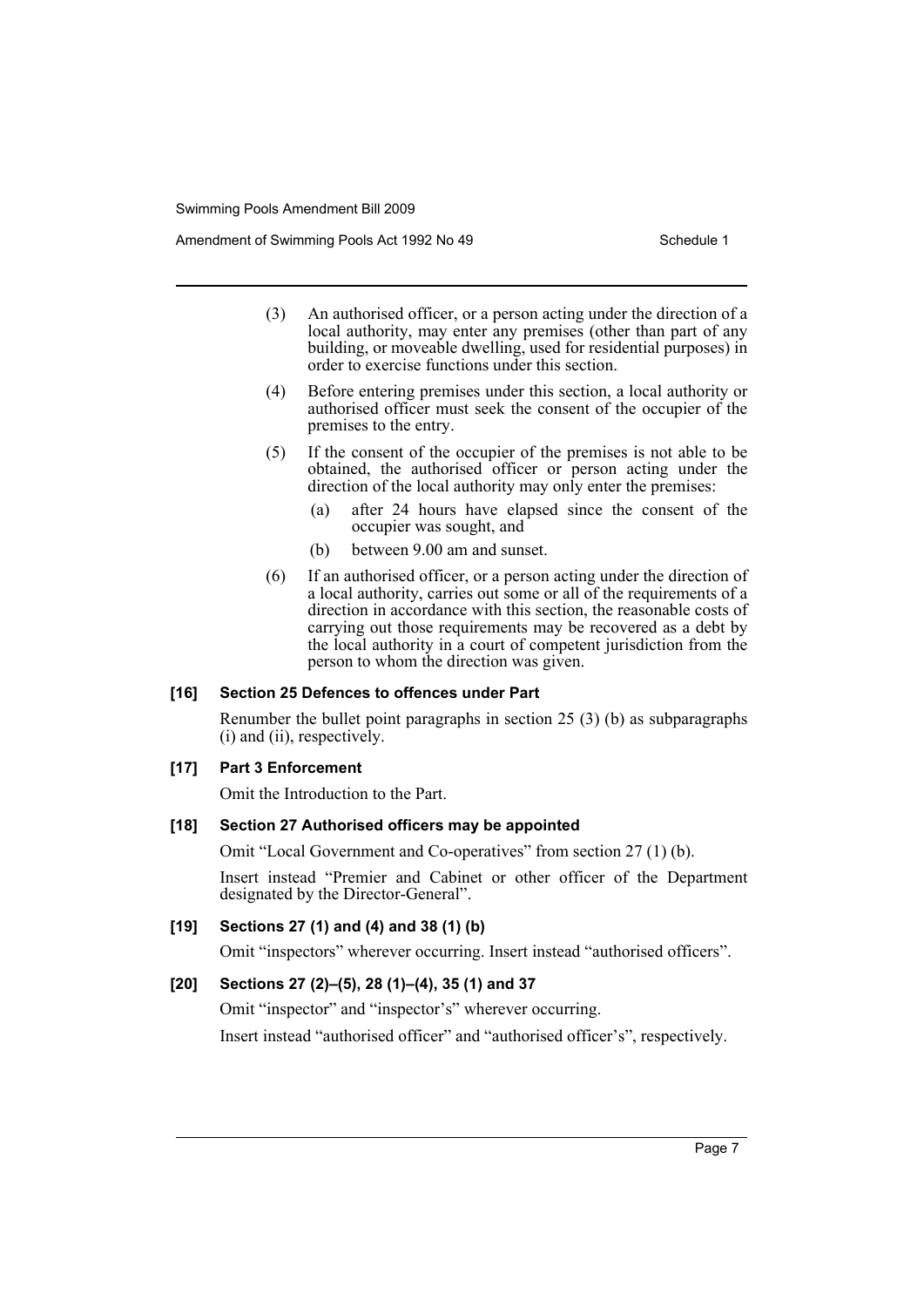Schedule 1 Amendment of Swimming Pools Act 1992 No 49

#### **[21] Section 27 (2)**

Omit ", in the form prescribed by the regulations,".

#### **[22] Section 27 (6)**

Insert after section 27 (5):

(6) An authorised officer (other than a police officer) who is exercising functions conferred by this Act in respect of any premises must, on demand made by any person in or on the premises, produce his or her certificate of identification for inspection by that person.

# **[23] Section 28 Authorised officers may exercise certain powers of entry**

Omit section 28 (5).

#### **[24] Sections 29 and 29A**

Omit section 29. Insert instead:

#### **29 Search warrants**

- (1) An authorised officer may apply to an issuing officer for a search warrant if the applicant has reasonable grounds for believing that a provision of this Act or the regulations has been or is being contravened on premises.
- (2) An issuing officer to whom an application for a search warrant is made under this section may, if satisfied that there are reasonable grounds for doing so, issue a search warrant authorising an authorised officer named in the warrant, when accompanied by a police officer, and any other person named in the warrant:
	- (a) to enter the premises concerned, and
	- (b) to search the premises for evidence of a contravention of this Act or the regulations.
- (3) Division 4 of Part 5 of the *Law Enforcement (Powers and Responsibilities) Act 2002* applies to a search warrant issued under this section.
- (4) In this section:

*issuing officer* means an authorised officer within the meaning of the *Law Enforcement (Powers and Responsibilities) Act 2002*.

#### **29A Investigation of complaint**

(1) This section applies to a complaint made to a local authority in writing that alleges a contravention of this Act.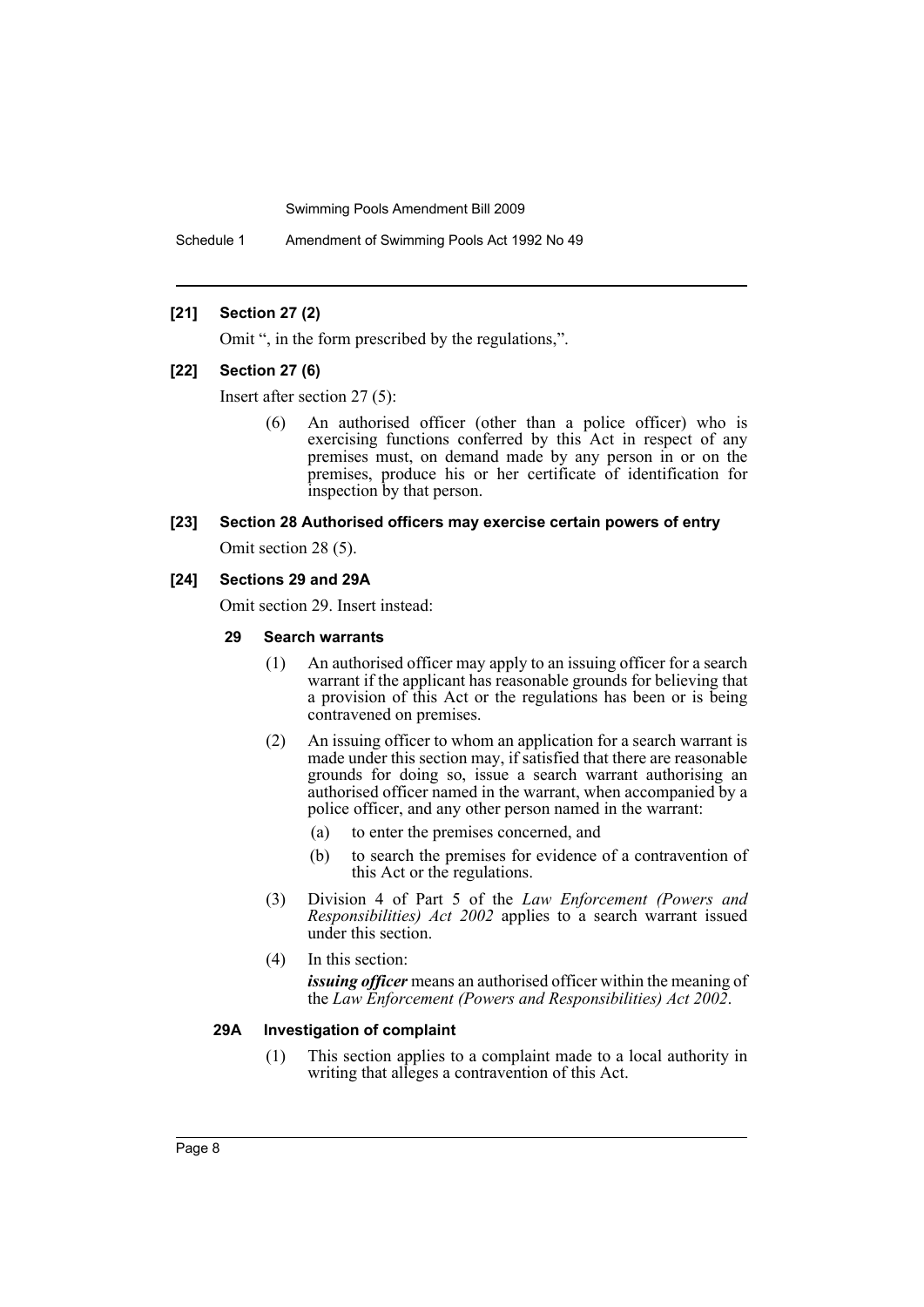Amendment of Swimming Pools Act 1992 No 49 Schedule 1

- (2) The local authority must, as far as is practicable, commence investigation of the complaint within 72 hours (or such other period as may be prescribed by the regulations) after it is received.
- (3) The local authority may investigate the complaint as it thinks fit.
- (4) An authorised officer may, in accordance with section 28, enter and examine premises for the purposes of investigating the complaint.
- (5) Before premises are entered under subsection (4), the local authority is to take such steps as are reasonable:
	- (a) to notify the owner or occupier of the premises about the complaint, and
	- (b) to arrange to carry out the examination at a time that is convenient to the owner or occupier.
- (6) The local authority may decline to investigate a complaint that it considers to be vexatious, misconceived, frivolous or lacking in substance.
- (7) The local authority is to notify the complainant in writing if it declines to investigate the complaint.

#### **[25] Part 4 Miscellaneous**

Omit the Introduction to the Part.

#### **[26] Section 31 Pool Fencing Advisory Committee**

Omit the section.

#### **[27] Section 32 Relationship with other Acts**

Omit "an existing swimming pool" from section 32 (2).

Insert instead "a swimming pool the construction or installation of which commenced before 1 August 1990".

#### **[28] Section 34 Service of notices**

Insert after section 34 (b):

(b1) by means of facsimile transmission to the facsimile number of the owner or occupier or by means of email to an email address provided by the owner or occupier as an address for service of notices under this Act, or

#### **[29] Section 35 Penalty notices for certain offences**

Omit "2 penalty units" from section 35 (6). Insert instead "5 penalty units".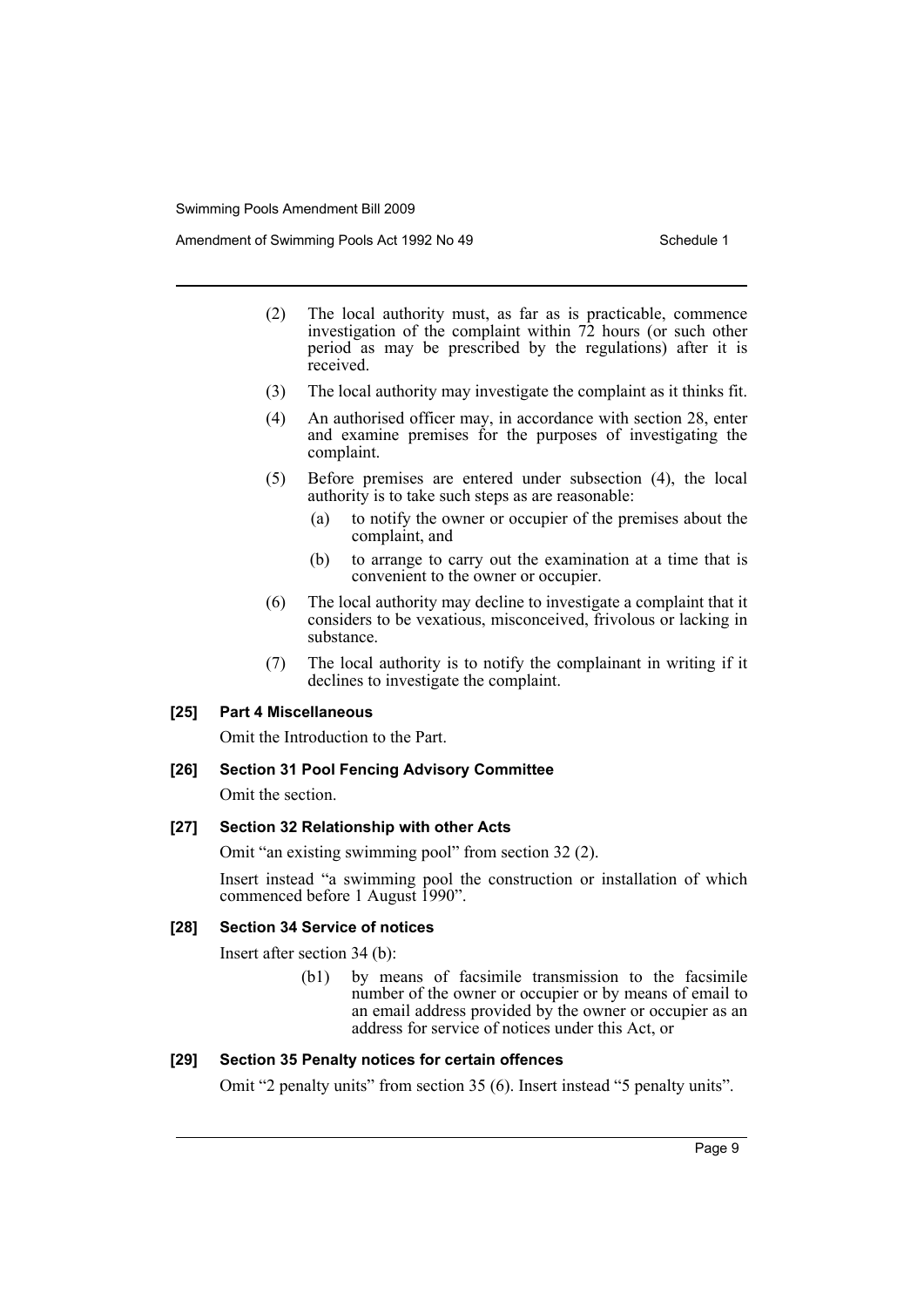Schedule 1 Amendment of Swimming Pools Act 1992 No 49

#### **[30] Sections 39 and 41**

Omit the sections.

### **[31] Schedule 1 Diagrams**

Omit the heading to Part 2. Insert instead:

# **Part 2 Swimming pools constructed before August 1990 and existing swimming pools on small properties**

# **[32] Schedule 1, Parts 3 and 4**

Omit "**Swimming pools**" from the headings to the Parts.

Insert instead "**Existing swimming pools**".

**[33] Schedule 3 Savings, transitional and other provisions** Omit "(Section 41)".

# **[34] Schedule 3, clause 1 (1)**

Insert at the end of the subclause: *Swimming Pools Amendment Act 2009*

**[35] Schedule 3, clauses 3–5 and 9–14** Omit the clauses.

# **[36] Schedule 3, Part 3**

Insert after Part 2:

# **Part 3 Provisions consequent on the enactment of the Swimming Pools Amendment Act 2009**

# **15 Authorised officers**

A person who was an inspector in respect of a local authority immediately before the commencement of Schedule 1 [19] to the *Swimming Pools Amendment Act 2009* is, on that commencement, taken to have been appointed as an authorised officer by the local authority in accordance with section 27 of the Act.